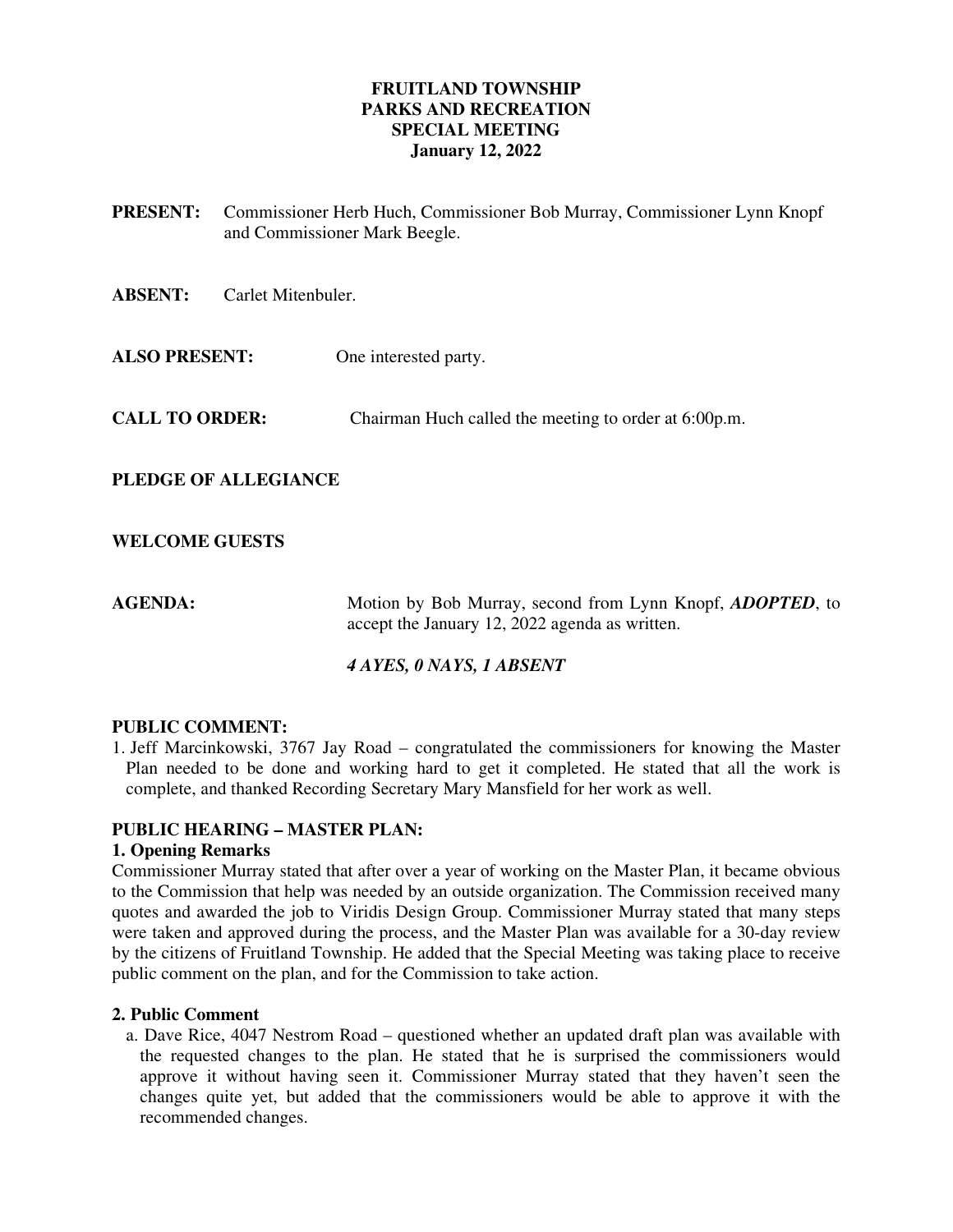#### **PARKS AND RECREATION COMMISSION** January 12, 2022 Page 2 of 3

- b. Lori Lundell, 4669 Lorenson Road thanked the Commission for their work on the Master Plan. She added that it's important for the Commission and Township to have the plan to be able to apply for grants and funding.
- c. John Johnson, 5080 Scenic Drive stated that in terms of widening Scenic Drive, he is not in favor of doing so. He added that it should state single file only. He also mentioned traffic speeds, adding that people are going way over the limit. He also added that he likes the ideas for Duck Lake Road Park area and the idea the Township put forward for a farmer's market venue.

# **3. Board Discussion**

Commissioner Knopf stated that there are a few formatting and spelling/grammatical errors, adding that she sent them to Viridis. Commissioner Murray stated that he is okay with it, adding that the plan can be amended throughout the five-year timeframe. He added that most errors are typos and grammar issues, also referencing some confusion regarding Duck Lake Road Park acreage. He mentioned his thought on the removal of the BMX bike information in the plan since this isn't something that the Commission has ever discussed. Commissioner Murray also said that the Township cemeteries are the one on Bard and the historic one.

> Motion by Bob Murray, second from Lynn Knopf, to accept the Master Plan by Viridis for 2022-2027 with the changes submitted to Viridis. (Chariman Huch called for a voice vote but did not ask for those opposed and the vote was unable to be calculated. Then Chairman Huch calls for a roll call vote)

## *Roll Call Vote: Beegle-Nay, Knopf-Aye, Huch-Nay, Murray-Aye*

# **PUBLIC COMMENT:**

- 1. Jeff Marcinkowski, 3767 Jay Road mentioned the Commission's initial approval by everyone on the board to utilize Viridis for putting together the Master Plan. He added that all planning and information has been approved by everyone on the Commission. Stated that two of the commissioners voted "no" to the approval of the Master Plan without any reasoning, adding that it is hard for others to understand the reasoning behind their "no votes." He added that it comes down to them not understanding the process, they didn't read it, or they knew all along they were going to vote no. Came in optimistic for a yes vote to send it to the Township Board.
- 2. Lori Lundell, 4669 Lorenson Road stated she's extremely disappointed that the approval of the Master Plan didn't take place. She stated that she heard no major concerns and no negative discussion or specific reasonings took place. She stated this is very questioning to her. Now another year will pass before the Township will be able to apply for grants for state funding for the parks. She added that this is an extreme loss.

## **COMMISSIONER'S COMMENTS:**

Commissioner Knopf stated that she is blindsided by the no votes and didn't see it coming. She added that it's very disappointing. Commissioner Knopf also said that some of the future plans for Parks and Recreation included a Halloween Trunk or Treat for kids and that she would like to touch base with them after the meeting to get some ideas going moving forward. She also mentioned fundraising for the Lighthouse with the hit they took during Covid.

Commissioner Beegle stated that one gentleman asked how he can know anything about the Master Plan when it's not even been finalized, adding that they couldn't answer his questions and is one of the reasons.

Commissioner Murray stated that like Commissioner Knopf, he is disappointed. He added that there are a few projects the Commission was looking into doing but without funding from the DNR it